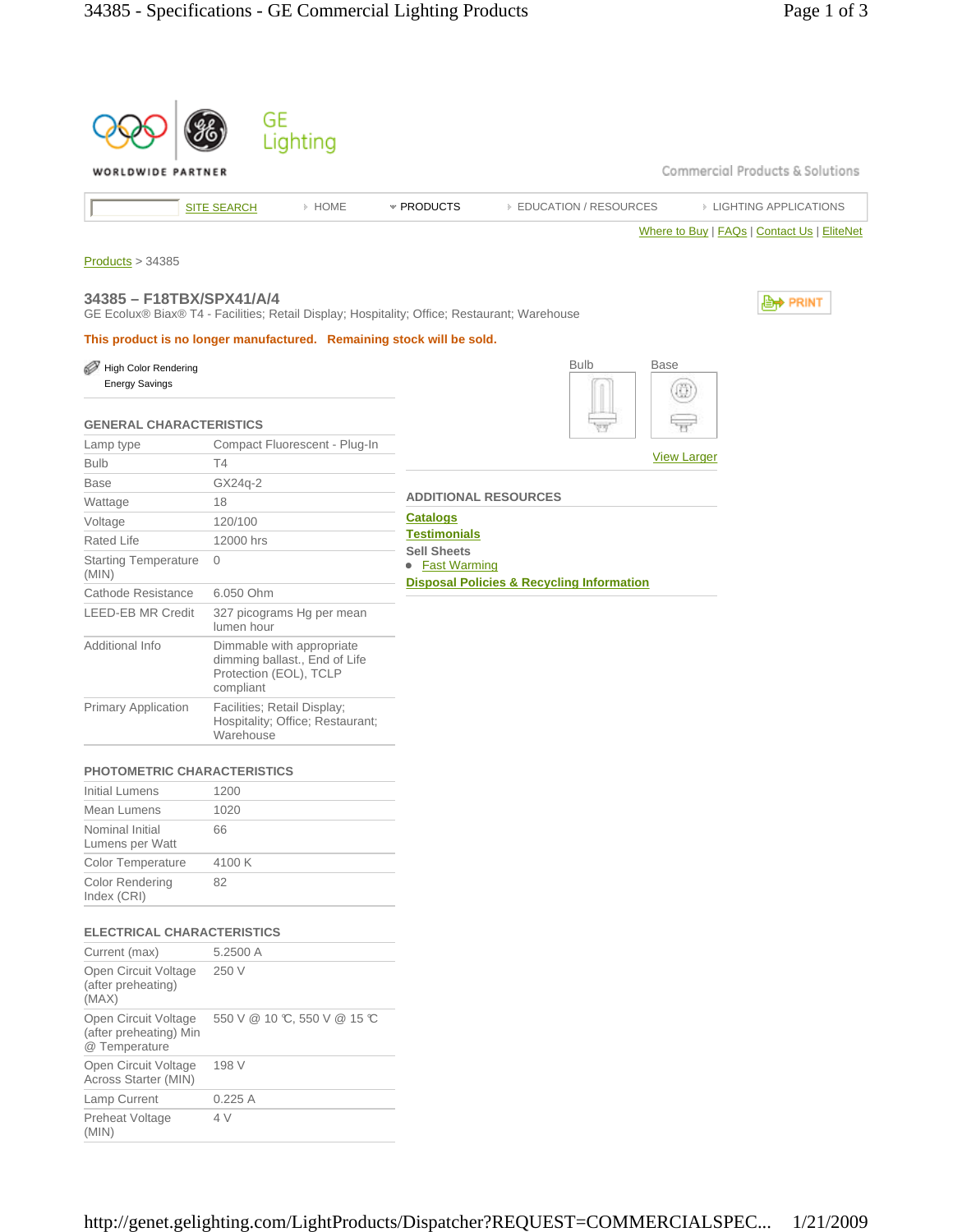| <b>Current Crest Factor</b><br>(MAX) | 17    |
|--------------------------------------|-------|
| <b>Supply Current</b><br>Frequency   | 60 Hz |

### **DIMENSIONS**

| Maximum Overall<br>Length (MOL) | 4.8000 |
|---------------------------------|--------|
| Nominal Length                  | 4.800  |
| Base Face to Top of<br>Lamp     | 41/4   |

## **PRODUCT INFORMATION**

| <b>Product Code</b>                    | 34385            |
|----------------------------------------|------------------|
| Description                            | F18TBX/SPX41/A/4 |
| ANSI Code                              | 60901-IEC-3418-1 |
| Standard Package                       | Case             |
| <b>Standard Package</b><br><b>GTIN</b> | 10043168343852   |
| Standard Package<br>Quantity           | 10               |
| Sales Unit                             | Unit             |
| No Of Items Per<br>Sales Unit          | 1                |
| No Of Items Per<br>Standard Package    | 10               |
| <b>UPC</b>                             | 043168343855     |

## **COMPATIBLE GE BALLASTS**

| Product<br>Code | <b>Description</b>  | # of<br><b>Bulbs</b> | Power<br>Factor | <b>Ballast</b><br>Factor |
|-----------------|---------------------|----------------------|-----------------|--------------------------|
| 71430           | GEC213-<br>MVPS-3W  | 1                    | 99.0            | 1.0                      |
| 71428           | GEC213-<br>MVPS-BES | 1                    | 99.0            | 1.0                      |
| 71429           | GEC213-<br>MVPS-SE  | 1                    | 99.0            | 1.0                      |
| 71434           | GEC218-<br>MVPS-3W  | 1                    | 97.0            | 1.05                     |
| 71432           | GEC218-<br>MVPS-BES | 1                    | 97.0            | 1.05                     |
| 71433           | GEC218-<br>MVPS-SE  | 1                    | 97.0            | 1.05                     |

# **CAUTIONS & WARNINGS**

# See list of cautions & warnings.

#### **NOTES**

- 4-Pin lamp minimum starting temperature is a function of the ballast. Most ballasts are rated with a minimum starting temperature of 50 degrees F (10 C). Ballasts are also available that provide reliable starting to 0 degrees F (-18C) and -20 F (-29C).
- Amalgam product experience stable brightness over a wider temperature range and in various operating positions.
- Based on 60Hz reference circuit.
- Fluorescent lamp lumens decline during life

Return To Top